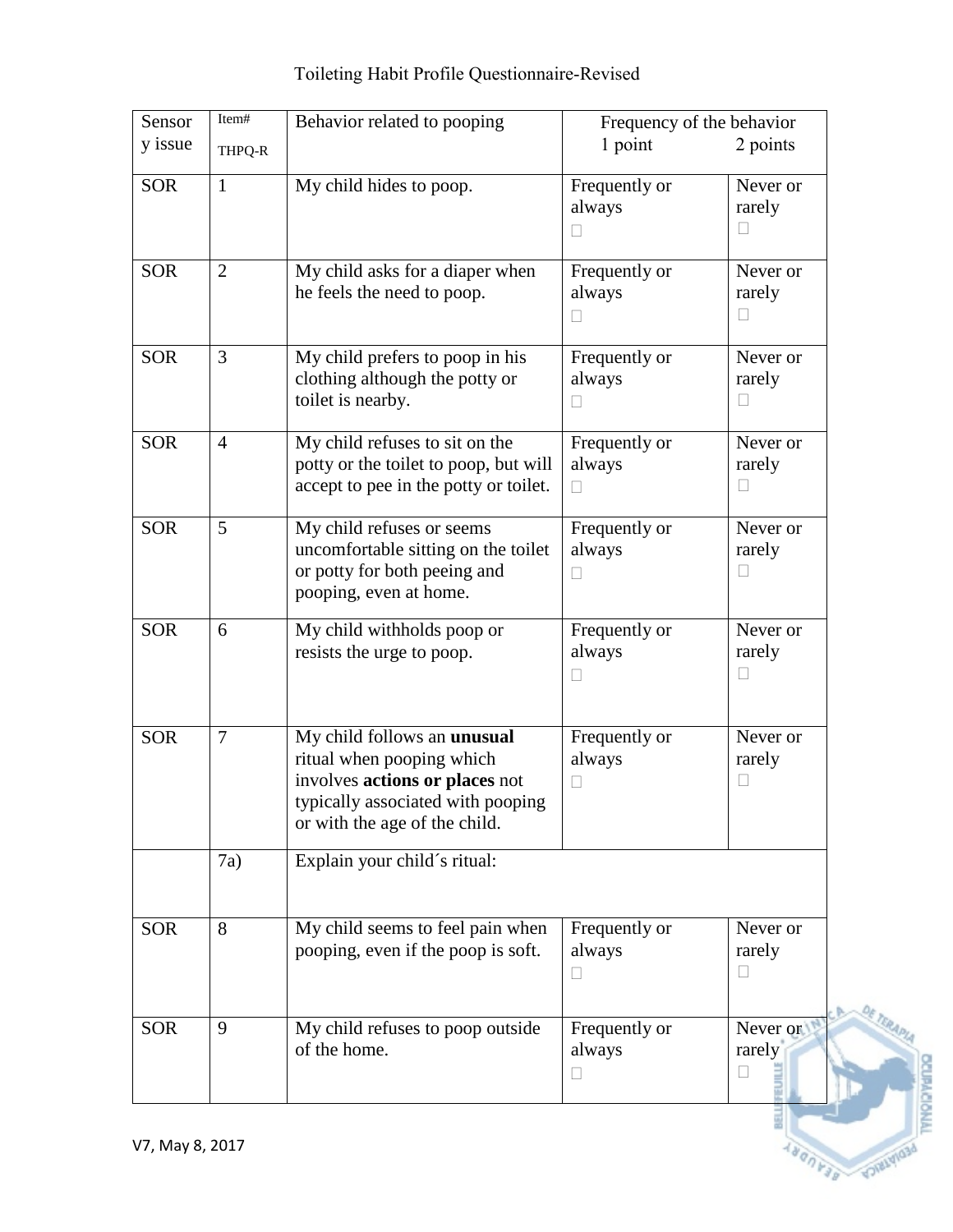| <b>SOR</b> | 10 | My child shows exaggerated<br>disgust at the smell of his poop.                                                                                                     | Frequently or<br>always           | Never or<br>rarely                 |
|------------|----|---------------------------------------------------------------------------------------------------------------------------------------------------------------------|-----------------------------------|------------------------------------|
| <b>SOR</b> | 11 | My child refuses to wipe or be<br>wiped after pooping.                                                                                                              | Frequently or<br>always           | Never or<br>rarely<br>$\mathbf{L}$ |
| <b>SOR</b> | 12 | My child shows fear or refusal<br>related to certain features of the<br>bathroom, such as fear of flushing<br>the toilet.                                           | Frequently or<br>always<br>$\Box$ | Never or<br>rarely<br>П            |
| <b>SOR</b> | 13 | My child needs to pay attention to<br>something else while pooping (a<br>book, a game); this seems to help<br>him/her tolerate the sensation of<br>pooping.         | Frequently or<br>always<br>$\Box$ | Never or<br>rarely<br>П            |
| <b>SOR</b> | 14 | My child is sensitive to taste<br>and/or food textures making it<br>difficult to accept laxative<br>medicine or high fiber foods.                                   | Frequently or<br>always<br>Н      | Never or<br>rarely                 |
| SOR/E<br>P | 15 | My child felt the urge to poop<br>very early (younger than 12<br>months). My child would grunt in<br>a certain way and I would sit<br>him/her on the potty to poop. | Frequently or<br>always           | Never or<br>rarely                 |

| SUR/P | 16 | My child does not seem to feel the<br>urge to poop.                                                  | Frequently or<br>always | Never or<br>rarely |
|-------|----|------------------------------------------------------------------------------------------------------|-------------------------|--------------------|
| SUR/P | 17 | My child does not realize he/she<br>has soiled (poop) his/her clothes<br>or is not upset by soiling. | Frequently or<br>always | Never or<br>rarely |

SOR: sensory over-responsiveness; SOR/EP: sensory over-responsiveness/enhanced perception

SUR/P: Sensory under-responsiveness/issues with perception

Calculate score on first 15 items. Frequently or always = 1 point.

Never or rarely = 2 points. Items 16 and 17 are not part of final score.

V7, May 8, 2017

Beaudry-Bellefeuille, Bundy, Lane A, Ramos-Polo & Lane S, 2018

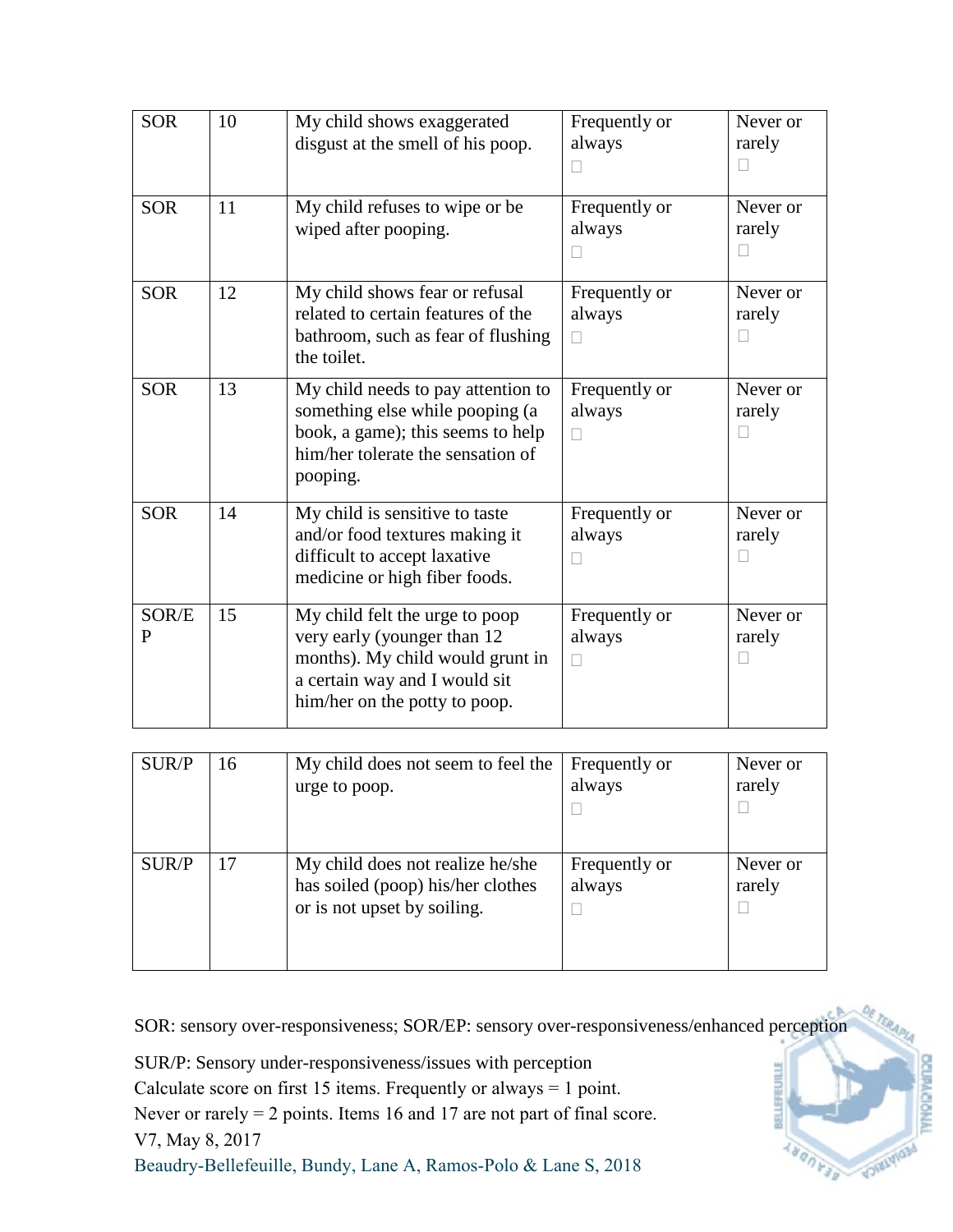|            |                | Toileting Habit Profile Questionnaire-Revised<br>Perfil de hábitos de defecación                                                                                   |                                                   |                                    |  |
|------------|----------------|--------------------------------------------------------------------------------------------------------------------------------------------------------------------|---------------------------------------------------|------------------------------------|--|
|            |                | Por favor, señale las respuestas que mejor describan con qué frecuencia su hijo presenta las siguientes conductas.                                                 |                                                   |                                    |  |
|            |                | Conducta relacionada con hacer caca                                                                                                                                | Frecuencia de la conducta<br>1 puntos<br>2 puntos |                                    |  |
| <b>SOR</b> | $\mathbf{1}$   | Mi hijo se esconde para hacer caca.                                                                                                                                | Frecuentemente o<br>siempre<br>$\mathbf{L}$       | Nunca o rara vez                   |  |
| <b>SOR</b> | $\overline{2}$ | Mi hijo me pide un pañal cuando siente la<br>necesidad de hacer caca.                                                                                              | Frecuentemente o<br>siempre<br>$\mathbf{L}$       | Nunca o rara vez                   |  |
| <b>SOR</b> | 3              | Mi hijo prefiere hacer caca en su ropa<br>aunque el orinal o el váter esté cerca.                                                                                  | Frecuentemente o<br>siempre                       | Nunca o rara vez<br>$\blacksquare$ |  |
| <b>SOR</b> | $\overline{4}$ | Mi hijo rechaza sentarse en el orinal o en<br>el váter para hacer caca, pero acepta hacer<br>pis en el orinal o en el váter.                                       | Frecuentemente o<br>siempre<br>$\mathbf{L}$       | Nunca o rara vez<br>П              |  |
| <b>SOR</b> | 5              | Mi hijo se niega o se siente incómodo<br>sentándose en el váter o en el orinal tanto<br>para hacer pis como para hacer caca,<br>incluso en casa.                   | Frecuentemente o<br>siempre<br>$\Box$             | Nunca o rara vez                   |  |
| <b>SOR</b> | 6              | Mi hijo retiene la caca o resiste el impulso<br>de hacer caca.                                                                                                     | Frecuentemente o<br>siempre<br>$\mathbf{I}$       | Nunca o rara vez<br>$\Box$         |  |
| <b>SOR</b> | 7              | Mi hijo sigue un ritual poco habitual para<br>hacer caca que implica acciones o lugares<br>que no suelen estar asociados con hacer<br>caca o con la edad del niño. | Frecuentemente o<br>siempre                       | Nunca o rara vez                   |  |
|            | 7<br>a         | Explique cuál es el ritual de su hijo:                                                                                                                             |                                                   |                                    |  |
| <b>SOR</b> | 8              | Mi hijo parece sentir dolor cuando hace<br>caca, incluso cuando su caca es blanda.                                                                                 | Frecuentemente o<br>siempre<br>$\mathbf{I}$       | Nunca o rara vez<br>⊔              |  |
| <b>SOR</b> | 9              | Mi hijo rechaza hacer caca fuera de casa.                                                                                                                          | Frecuentemente o<br>siempre                       | Nunca o rara vez<br>$\Box$         |  |